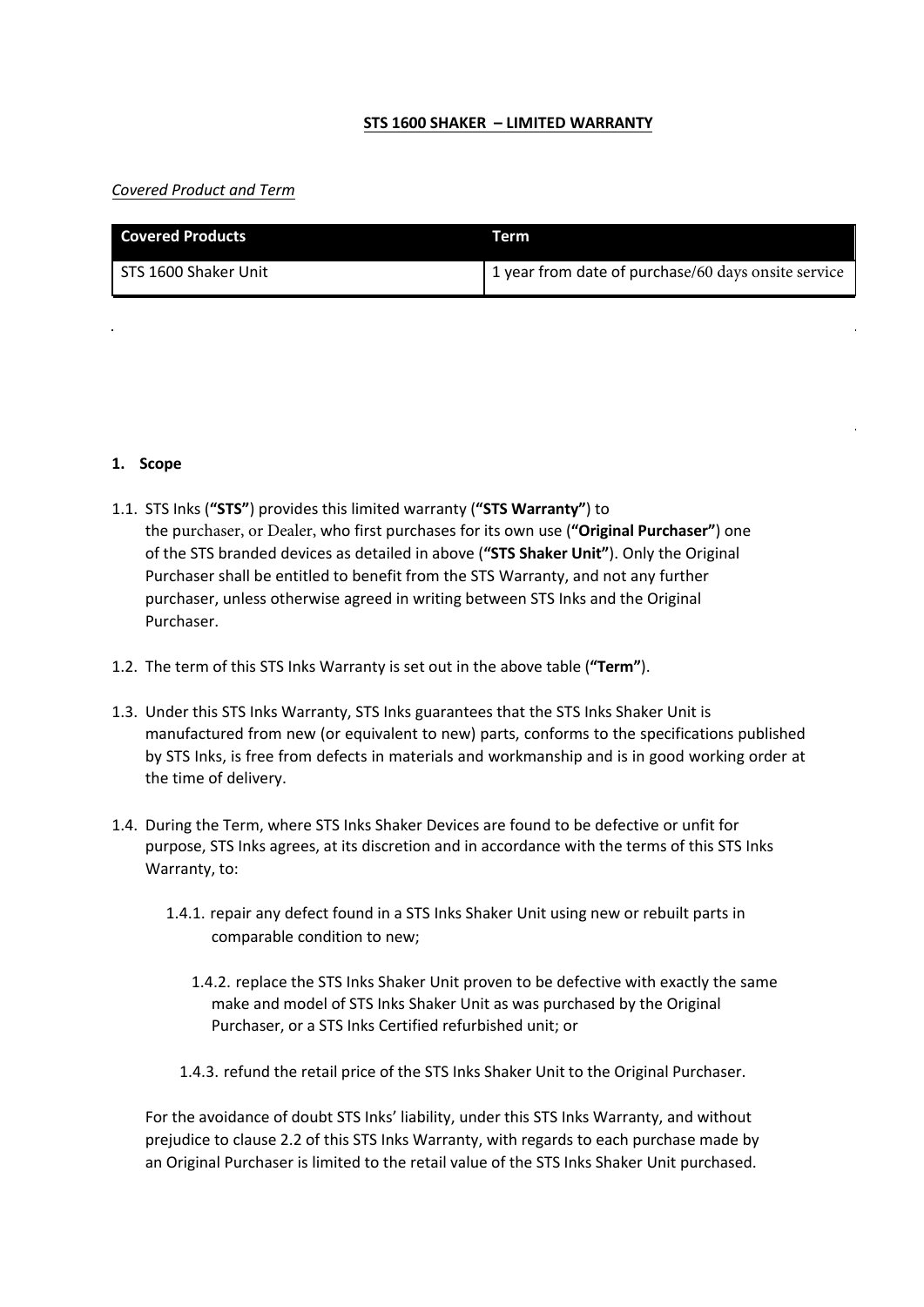- 1.5. The services defined in this STS Inks Warranty (**"Warranty Services"**) shall be provided by a STS Inks or approved dealer who sold the STS Inks Shaker Unit to the Original Purchaser or any dedicated STS Inks representative. However, for any and all warranty claims, the Original Purchaser's first contact point shall be the place of purchase (**"Seller of the Product"**.
- 1.6. THIS STS Inks WARRANTY IS OFFERED BY STS Inks IN ADDITION TO ANY CONTRACTUAL, STATUTORY AND/OR COMMON LAW WARRANTY THAT THE ORIGINAL PURCHASER MAY BE ENTITLED TO AGAINST THE SELLER OF THE PRODUCT (I.E. STS Inks OR ANY OTHER PARTY FROM WHICH THE ORIGINAL PURCHASER MAY HAVE PURCHASED THE STS Inks Shaker Unit) UNDER APPLICABLE LOCAL LAW. ANY CONTRACTUAL OR STATUTORY WARRANTY THAT THE ORIGINAL PURCHASER MAY BE ENTITLED TO AGAINST THE SELLER OF THE PRODUCT OR ANY OTHER PERSON REMAINS UNAFFECTED.
- 1.7. THIS STS Inks WARRANTY IS LIMITED TO THE RIGHTS GRANTED EXPRESSLY TO THE ORIGINAL PURCHASER, AND IS SUBJECT TO CERTAIN RESTRICTIONS AS SET FORTH IN THE FOLLOWING SECTIONS OF THIS STS Inks WARRANTY.

# **2. Covered Products and Term**

2.1. This STS Inks Warranty covers the relevant STS Inks Shaker Unit.

## 2.2. THE STS Inks WARRANTY DOES NOT APPLY TO: (I) ANY THIRD PARTY PRODUCTS BUNDLED

WITH ANY STS Inks Shaker Unit AND SUPPLIES (E.G. USB OR OTHER CABLES OR ADD-ON ITEMS DISTRIBUTED BY STS Inks AS PART OF THE PRODUCT OR PACKAGE); (II) ANY STS Inks OR THIRD PARTY SOFTWARE; (III) ANY STS Inks OR THIRD PARTY PRINTING MEDIA; OR (IV) CARTRIDGES, INK COLLECTOR UNITS, SERVICE OR MAINTENANCE KITS. If STS determines that the Product was not defective or covered under the warranty, or that the defect in the Product was caused by unauthorized software, or network or, or DEALER or End User negligence, misuse, abuse, including the use of 3rd party ink and/or parts, improper installation, use, or failure to follow STS's care instructions, STS shall invoice DEALER for parts, labor, and travel for STS and/or STS's authorized service agent. Shipping, packaging and handling costs shall be at DEALER's sole expense for Products found to be non-defective or not covered under the warranty.

#### **3. Original Purchaser's Obligations**

3.1. In order to benefit from the STS Inks Warranty and receive the Warranty Services, the Original

Purchaser must be able to provide proof of the purchase such as an invoice or receipt showing the date of purchase, purchase location and the serial number. Without such information, the STS Inks Shaker Unit shall be deemed to be out of warranty.

3.2. The Original Purchaser is responsible for configuring the STS Inks Shaker Unit in accordance

with the setup instructions provided. STS Inks cannot be held liable for any non-compliance with instructions. Please note that non-compliance could lead to the loss of warranty rights. In case of difficulties with configuring, Original Purchaser should immediately seek help from Seller of the Product.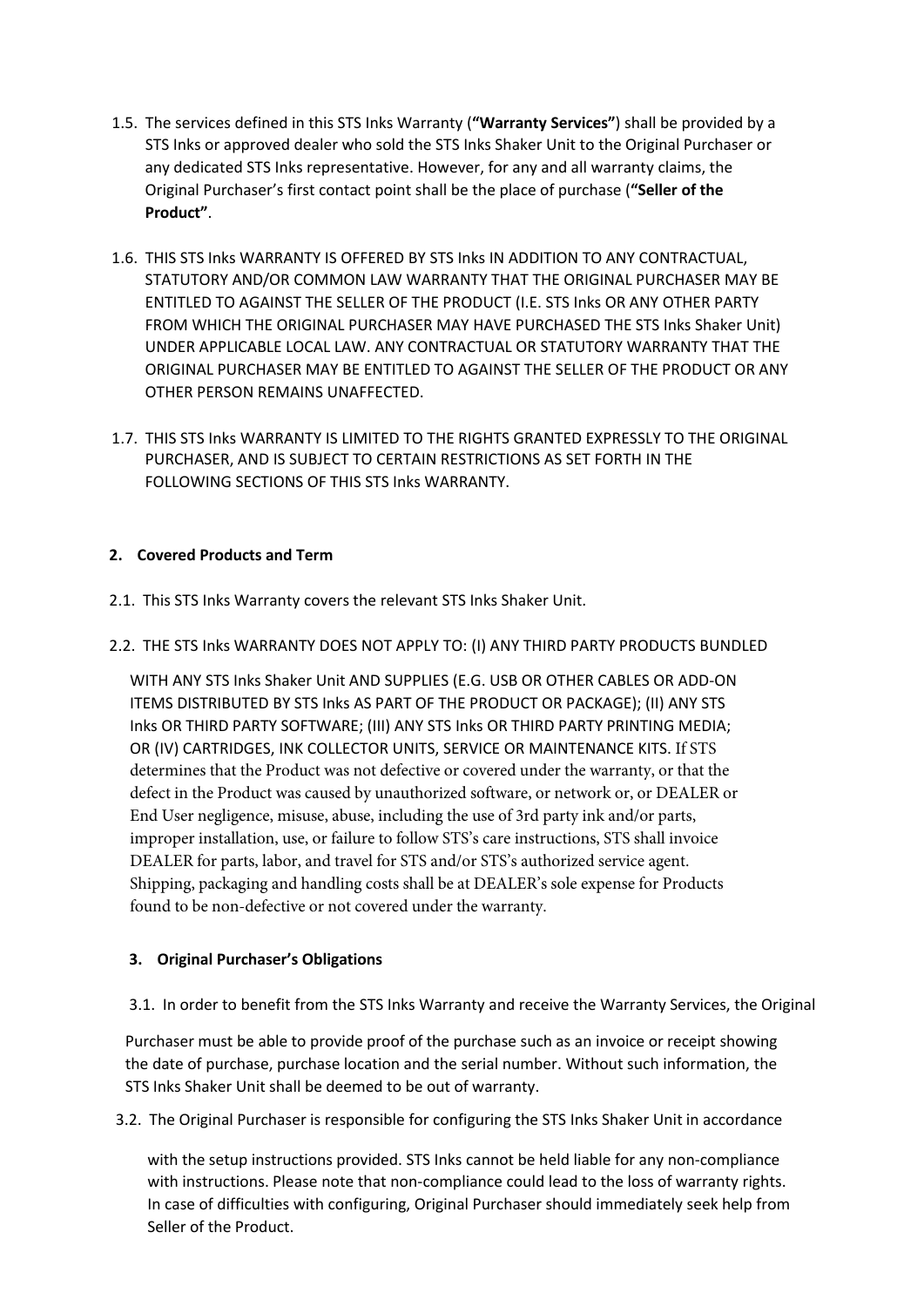## **4. Exclusions**

The STS Inks Warranty does not apply in the following situations:

- 4.1. The Original Purchaser purchases the STS Inks Shaker Unit at a tradeshow;
- 4.2. Failure, damage or degradation resulting from the use of parts, ink, print media, software or

attachments that are not original STS Inks supplies or parts, or do not meet the specifications recommended by STS Inks for the STS Inks Shaker Unit;

- 4.3. The Original Purchaser obtains consumables from a dealer who is not authorized by STS Inks
- 4.4. Media jams, other than those resulting from a manufacturing defect;
- 4.5. Failure, damage or degradation resulting from an unsuitable physical or operating environment

including, but not limited to, damage resulting from electrical surges, fire or water;

- 4.6. Failure, damage or degradation that results from service or maintenance on the STS Inks Shaker Unit by anyone other than STS Inks or a STS Inks approved supplier;
- 4.7. Failure, damage or degradation that results from the Original Purchaser's failure to configure, clean and/or maintain the STS Inks Shaker Unit as described in the user guide;
- 4.8. Failure, damage or degradation that results from failure to properly prepare, package and transport the STS Inks Shaker Unit as advised by STS Inks when returning the STS Inks Shaker Unit for repair; or
- 4.9. Non-compliance by the Original Purchaser with any criteria or product specifications stated in the STS Inks product documentation and/or online resources, including, but not limited to, video tutorials.

## **5. Local Law**

- 5.1. This STS Inks Warranty gives you specific legal rights in the United States and the European Union. You may also have other rights which vary from country to country elsewhere in the world. You are advised to consult applicable national laws for a full determination of your rights.
- 5.2. To the extent that this STS Inks Warranty is inconsistent with local law, this STS Inks Warranty shall be deemed modified to be consistent with such local law.